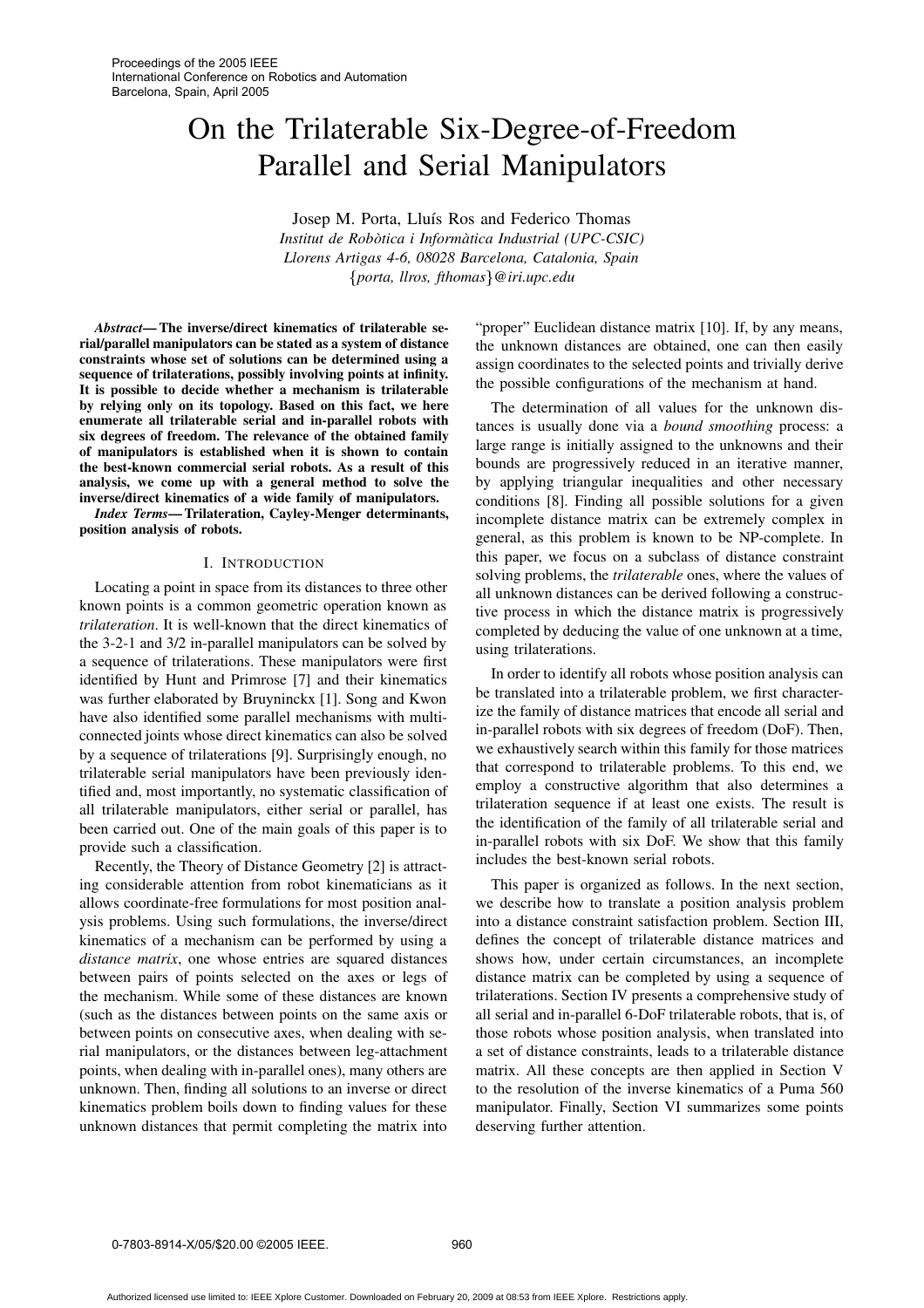

Fig. 1. Modelling a link as a set of points with some fixed distances between them.

#### II. MODELLING ROBOTS AS DISTANCE CONSTRAINTS

The position analysis of a mechanism can usually be translated into a set of distance constraints fixing the relative positions between *n* points  $\mathbf{p}_1, \ldots, \mathbf{p}_n$ , selected on its links. Such constraints are usually represented by means of a distance matrix D, whose  $(i, j)$  entry is  $D_{i,j} =$  $\|\mathbf{p}_i - \mathbf{p}_j\|^2$ , i.e., the square of the distance between  $\mathbf{p}_i$  and  $p_i$ . Some matrix entries are a priori known, and the goal is to solve for the remaining unknowns.

We next show how one can perform this translation for any serial or in-parallel manipulator, and how one can compute the coordinates of the selected points, with reference to an absolute frame, once *all* distances in D have been solved for.

On the one hand, a serial robot is simply an open chain of seven rigid bodies (the links), pairwise articulated through prismatic or revolute joints. The inverse kinematics problem is to find all valid configurations of this chain that are compatible with a specified pose for the last link, relative to the first. Since the first and last links ar mutually fixed, the problem is equivalent to that of finding the valid configurations of a closed loop of six pairwise articulated links. The translation of each link into distance constraints depends on the type of joints it connects, either prismatic or revolute, and on whether the axes of these joints are skew or concurrent.

A link connecting two skew revolute axes can be modelled by taking two points on each of these axes, and by connecting them all with rigid bars to form a tetrahedron (Fig. 1-a). In this way, for example, a 6R linkage can be modelled as a ring of six pairwise-articulated tetrahedra, as indicated in Fig. 5.

If the two axes of the link are not skew but intersecting, we can economize points and simply model the link as a triangle of fixed distances (Fig. 1-b), thus reducing the number of unknown entries in D. Note that the case of parallel revolute axes can be seen as a specialization of the previous one, where the point of intersection is an improper point at infinity in the direction of the axes, instead of a common proper point (Fig. 1-c). This will cause no trouble in our analyis below, as a point at infinity can always be approximated by a proper point, sufficiently far away in some direction.

Similar transformations are applied to a link with one or two prismatic joints: since a translation along direction  $v$  can always be seen as a rotation about the line at infinity of any plane  $\pi$  orthogonal to v, we can model a prismatic joint as a revolute joint infinitely far away on this plane. Computationally, we will represent such joint by designating two points on  $\pi$ , placed sufficiently far away along different directions (points  $p_2$  and  $p_4$  in Fig. 1-d).

On the other hand, an in-parallel robot is formed by two rigid bodies, the base and the platform, joined by six legs. Each leg is a linear actuator linked to the base and the platform by spherical joints. The direct kinematics problem is to compute all platform poses that are compatible with some specified leg-lengths. The translation of this goal into a set of distance constraints is trivial. We simply put a point on each leg attachment point and specify the fact that all leg lengths are known, and that the distances between any pair of points lying both on the base, or both on the platform, is also known.

The procedures detailed above can be used to define an incomplete distance matrix from an arbitrary mechanism. If, by any means (e.g. via trilateration, as explained in the next section) we can complete  $D$ , then we will need to assign coordinates to the selected points in order to obtain the actual configurations of the robot. The standard way to do so is by first computing the Gram matrix <sup>G</sup> associated with D, whose entries are defined by  $G_{ii}$  =  $\frac{1}{2}(D_{i,n}^2 + D_{j,n}^2 - D_{i,j}^2)$ . The Cholesky factorization of G into  $G = X X^t$  yields the matrix X, whose rows yield unique coordinates for  $\mathbf{p}_1$ ,  $\ldots$ ,  $\mathbf{p}_n$ , up to congruences and mirror transformations. For further details see [10]. For an in-parallel manipulator, the coordinates of  $\mathbf{p}_1,\ldots,\mathbf{p}_n$ are sufficient to solve its direct kinematics. For the inverse kinematics of a serial one, we further need to obtain all angles between neighboring links from these coordinates.

#### III. TRILATERABLE DISTANCE MATRICES

As said, trilateration permits locating a point in space from its distances to three other known points. If we denote by  $p_1$ ,  $p_2$ , and  $p_3$  the coordinate vectors of the known points, the coordinate vector of the unknown point, say p4, can be expressed in terms of known distances as: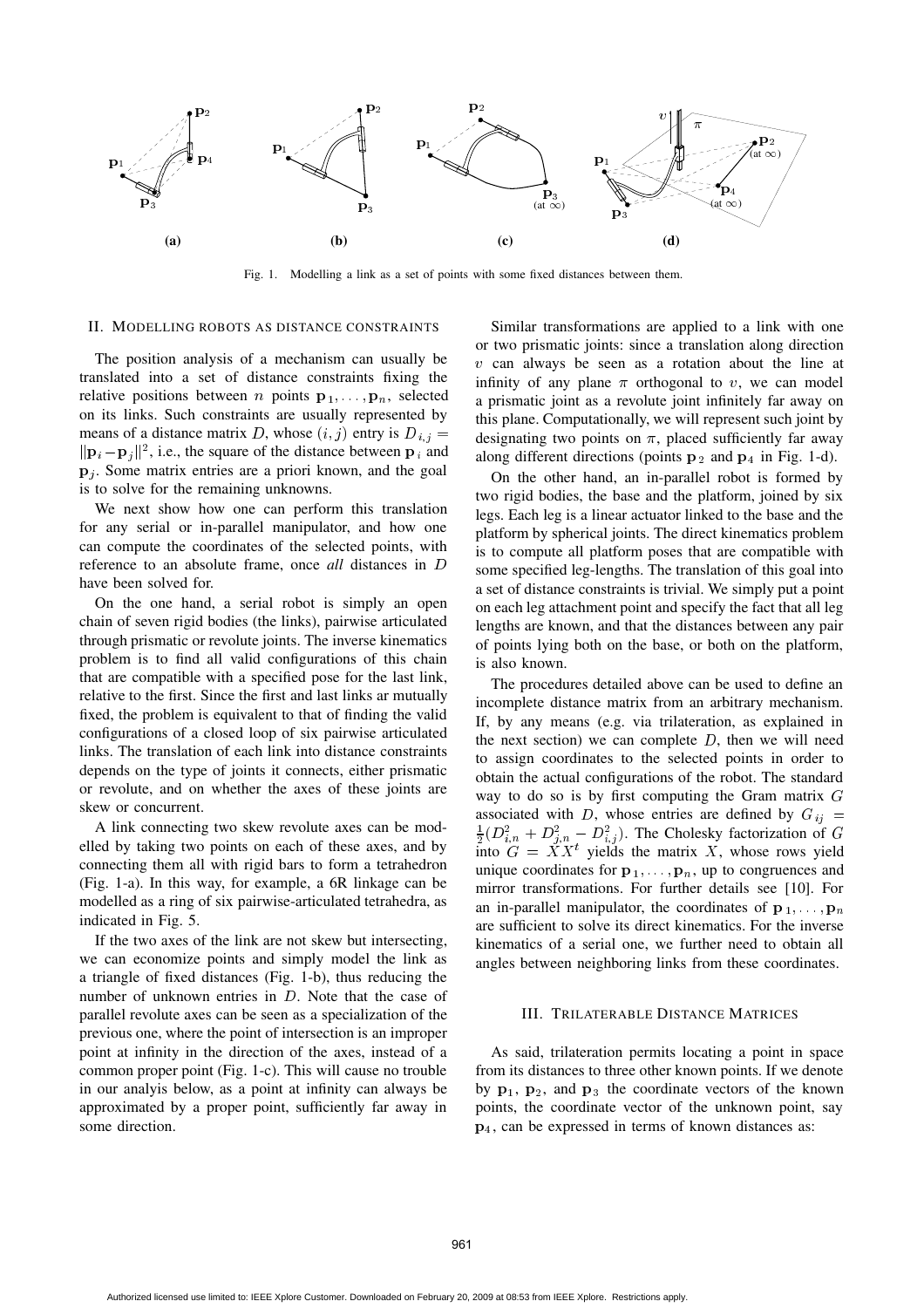$$
\mathbf{p}_4 = \mathbf{p}_1 + \frac{1}{D(1,2,3)}
$$
\n
$$
\begin{pmatrix}\nD_4 \\
D(1,2,3;1,3,4) \\
+D(1,2,3;1,2,4) \\
\end{pmatrix} \cdot (\mathbf{p}_2 - \mathbf{p}_1) +
$$
\n
$$
+ D(1,2,3;1,2,4) \cdot (\mathbf{p}_3 - \mathbf{p}_1) + \text{where}
$$
\n
$$
\pm \sqrt{D(1,2,3,4)} \cdot ((\mathbf{p}_2 - \mathbf{p}_1) \times (\mathbf{p}_3 - \mathbf{p}_1))
$$
\n(1)

where

$$
D(i_1, ..., i_n; j_1, ..., j_n)
$$
  
=  $2\left(\frac{-1}{2}\right)^n \begin{vmatrix} 0 & 1 & ... & 1 \\ 1 & D_{i_1, j_1} & ... & D_{i_1, j_n} \\ 1 & ... & ... & ... \\ 1 & D_{i_n, j_1} & ... & D_{i_n, j_n} \end{vmatrix}$ , (2)

with  $D_{i,j} = ||\mathbf{p}_i - \mathbf{p}_j||^2$ , is known as the *Cayley-Menger bi-determinant* of the point sequences  $\mathbf{p}_{i_1}, \ldots, \mathbf{p}_{i_n}$ , and  ${\bf p}_{j_1},\ldots,{\bf p}_{j_n}$ . Since in many cases of interest the two point sequences will be the same, it will be convenient to abbreviate  $D(i_1,\ldots,i_n;i_1,\ldots,i_n)$  by  $D(i_1,\ldots,i_n)$ , which is simply called the *Cayley-Menger determinant* of the involved points. Observe that the squared distance between  $p_i$  and  $p_j$  can be denoted either as  $D_{i,j}$  or  $D(i, j)$ . See [11] for the details on the derivation of Eq. (2) and its advantages with respect to other formulations.



Fig. 2. Computing the location of  $p_4$  and  $p_5$  from their distances to  $p_1$ ,  $\mathbf{p}_2$ , and  $\mathbf{p}_3$  by applying two trilaterations permits finding  $\|\mathbf{p}_5 - \mathbf{p}_4\|$ . Two solutions are possible that depend on the relative location of  $p<sub>4</sub>$  and  $\mathbf{p}_5$  with respect to the plane defined by points  $\mathbf{p}_1$ ,  $\mathbf{p}_2$ , and  $\mathbf{p}_3$ .

Now, let us suppose that we compute the location of two points, say  $\mathbf{p}_4$  and  $\mathbf{p}_5$ , from their distances to three points whose locations are given by  $p_1$ ,  $p_2$ , and  $p_3$  by applying two trilaterations (Fig. 2). Then, the expression for the squared distance  $D_{4,5} = ||\mathbf{p}_5 - \mathbf{p}_4||^2$  can be derived by substituting the expressions for  $p_5$  and  $p_4$ , obtained from the application of (2), which leads to:

$$
D_{4,5} = \frac{a^2 D(1,2) + b^2 D(1,3) + 2ab D(1,2;1,3)}{D^2(1,2,3)} + \frac{c}{D(1,2,3)},
$$
\n(3)

where

$$
a = D(1, 2, 3; 1, 3, 5) - D(1, 2, 3; 1, 3, 4),
$$
  
\n
$$
b = D(1, 2, 3; 1, 2, 4) - D(1, 2, 3; 1, 2, 5),
$$
  
\n
$$
c = D(1, 2, 3, 4) + D(1, 2, 3, 5)
$$
  
\n
$$
\pm 2\sqrt{D(1, 2, 3, 4)D(1, 2, 3, 5)}.
$$

Observe that no point coordinates appear in the result, only inter-point distances, and that two solutions are possible (Fig. 2), corresponding to the two possible signs for the square root.

The Cayley-Menger determinant  $D(i_1,...,i_n)$  is  $((n-i_1)\cdots+i_n)$  $1)$ !)<sup>2</sup> times the squared hypervolume of the simplex spanned by the points  ${\bf p}_{i_1}, \ldots, {\bf p}_{i_n}$  in  $\mathbb{R}^{n-1}$  [6]. This permits to realize that only when  $D(1, 2, 3) = 0$  —i.e. when  $p_1$ ,  $p_2$ , and  $p_3$  are aligned— the distance  $D_{4,5}$  is undefined, and only when  $D(1, 2, 3, 4)D(1, 2, 3, 5) = 0$  i.e when  $p_4$  or  $p_5$  lie on the same plane as  $p_1$ ,  $p_2$ , and  $p_3$  the solution for  $D_{4,5}$  is unique (i.e., the mechanism is in a singularity). If  $D(1, 2, 3, 4) < 0$  or  $D(1, 2, 3, 5) < 0$  one of the tetrahedra can not be assembled with the assigned distances, meaning that the problem is inconsistent.

In what follows, we will say that a distance matrix is trilaterable if, and only if, its unknown distances can be determined only by using Formula (3) repeatedly. In other words, we can determine whether a distance matrix is trilaterable by applying an iterative process where, in each iteration, we try to determine one of the unknown distances via Formula (3), possibly using distances determined in previous iterations. Fig. 3 shows an algorithm that implements this idea. It takes as input an adjacency matrix <sup>A</sup> that provides information about the known distances, with  $A_{i,j} = 1$  if  $D_{i,j}$  is known, and 0 otherwise, and returns a trilateration sequence or an empty sequence, depending on whether A is trilaterable or not.

#### IV. TRILATERABLE ROBOTS

A trilaterable robot is one whose corresponding distance matrix is trilaterable. Obviously, trilaterable robots are a restricted class of all possible robots, as the set of trilaterable distance matrices is a sub-class of all possible distance matrices. However, although focusing on trilaterable robots could be regarded as too restrictive, we will later see that this class includes most industrial robots.

### *A. Trilaterable In-Parallel Robots*

According to Section II, the distance constraints model of an in-parallel manipulator with  $m$  points in the base and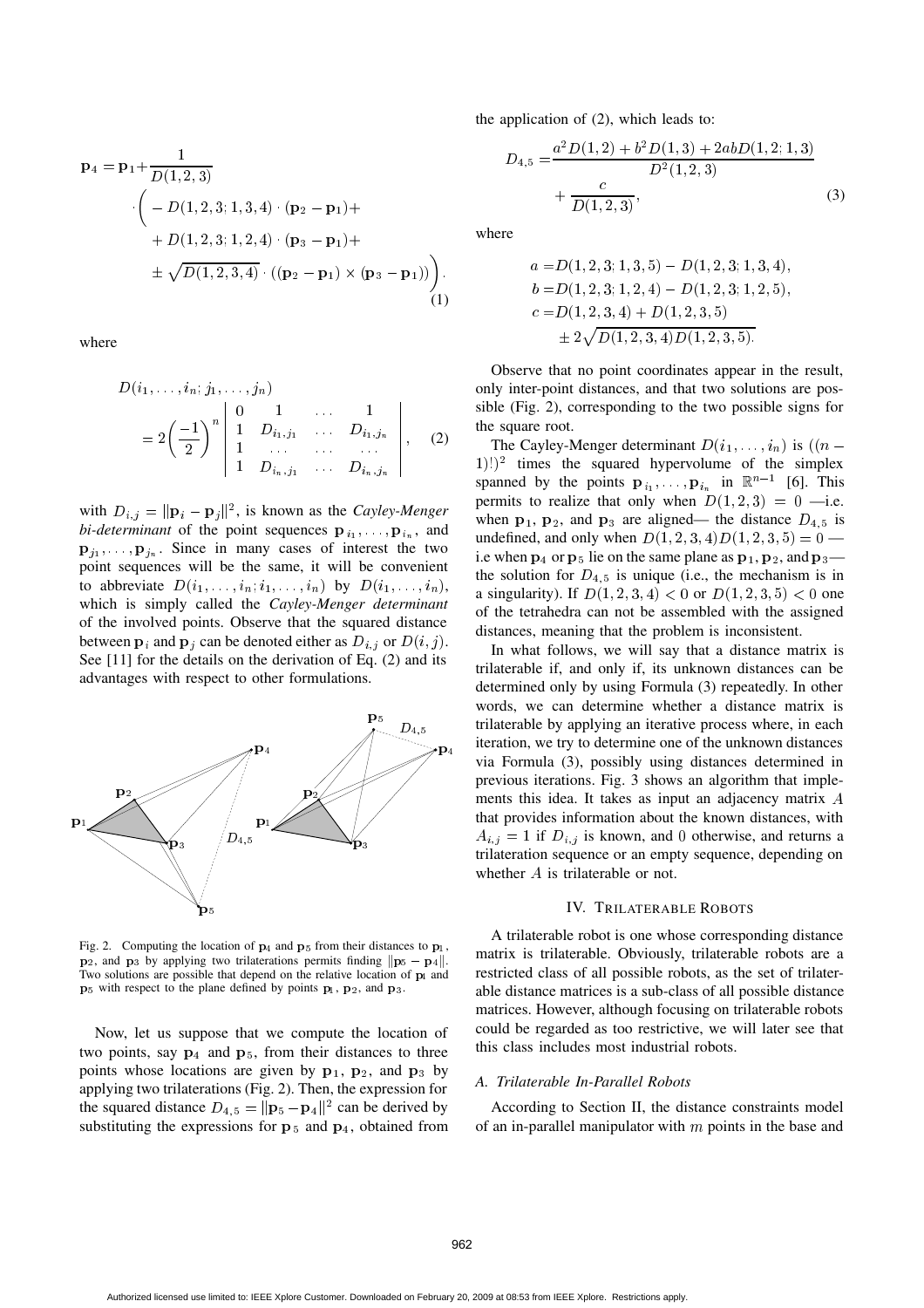

Fig. 3. An algorithm that returns a trilateration sequence to complete a distance matrix  $D$  if at least one exists. The known entries of  $D$  are input in the form of an adjacency matrix A. A trilateration to derive  $D_{i,j}$  from the distances to points  $a, b$  and  $c$  is symbolically represented in line 13 as  $(a, b, c) \rightarrow (i, j)$ .

n points in the platform will lead to an adjacency matrix P of the form

$$
P = \left(\begin{array}{cc} 1_m & L \\ L^T & 1_n \end{array}\right),\tag{4}
$$

where  $1_m$  and  $1_n$  are, respectively,  $m \times m$  and  $n \times n$ matrices of ones, encoding the fact that all points in the base and the platform are mutually rigid, and L is an  $m \times n$ matrix encoding the connections established by the legs. Thus,  $L_{i,j} = 1$  if there is a leg connecting point i in the base and point  $j$  in the platform and, consequently, matrix L includes at least one <sup>1</sup> for each row and column. For the general case where  $m = n = 6$ , L is a diagonal matrix. All other in-parallel robots are specializations of this case where some points in the base and/or in the platform are coincident. Note further that the minimum number of points either in the base or in the platform must be three. Taking all this into account, it is easy to derive the adjacency matrices of all in-parallel robots with  $m, n \in \{3, \ldots, 6\}$ and  $m \leq n$ , and check whether they are trilaterable using the algorithm in Fig. 3. The result of this exploration, after removing isomorphic structures, is shown in Fig. 4. Each robot is represented here as a bipartite graph, where the edges correspond to the legs of the robot, and the two vertex sets correspond to their attachment points in the base and the platform.



Fig. 4. Schematic representation of all trilaterable in-parallel robots.

Examining the figure, we can see that we have 13 in-parallel trilaterable robots divided into four categories according to the total number of points needed to define the base and the platform. There are no trilaterable inparallel robots with more than 9 points. Note that the two configurations with 9 points correspond to the wellknown 3-2-1 and 3/2 in-parallel robots, already identified as trilaterable by other authors [7].

### *B. Trilaterable Serial Robots*

which correspond to the edge lengths of six pairwise meet at a point (possibly at infinity if they are parallel), A 6 Dof serial robot whose end effector is fixed relative to its base, can be seen as a closed chain of six rigid bodies pairwise articulated, that is, as a 6R closed mechanism (Fig. 5-a). Since translations can be seen as rotations centered at infinity, this representation is general enough for our purposes. By taking two points on each axis, this 6R mechanism can be translated into a set of distance constrains between 12 points, as explained in Section II, articulated tetrahedra (Fig. 5-b). If two consecutive axes the tetrahedron can be substituted by a triangle. However, note that no more than three axes can meet at a point if we want the corresponding serial robot to have 6 DoF.



Fig. 5. A general 6R mechanism (a), and its representation in terms of distance constraints (b).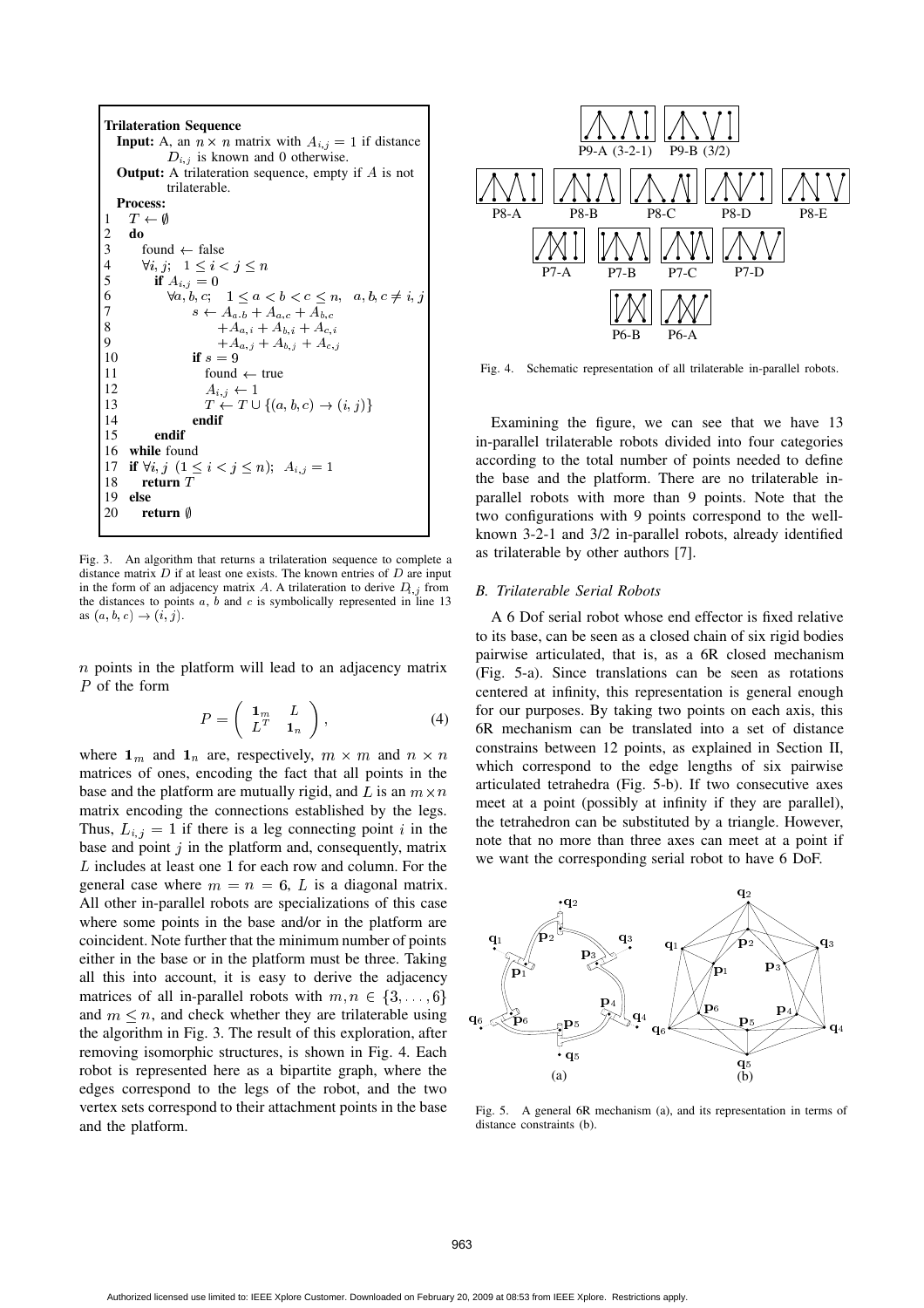In Fig. 5-b, we have two cycles of points,  $\{p_1,\ldots,p_6\}$ and  $\{q_1,\ldots,q_6\}$ , where the couples  $(p_i,q_i)$  define the rotation axes. Since we allow that two or more consecutive axes meet at a point, consecutive points in these cycles can actually coincide and, thus, in general, the two cycles will be  $\{p_1,\ldots,p_m\}$  and  $\{q_1,\ldots,q_n\}$  with  $m, n \leq 6$ . Then, the adjacency matrix  $S$  representing all interconnections has the form:

$$
S = \left(\begin{array}{cc} C_m & A \\ A^T & C_n \end{array}\right),\tag{5}
$$

where  $C_m$  and  $C_n$  are the adjacency matrices for the points in the cycles  $\{p_1,\ldots,p_n\}$  and  $\{q_1,\ldots,q_m\}$ , respectively (i.e., they are cyclic tridiagonal matrices), and <sup>A</sup> is the matrix encoding the connections between points lying in different cycles. Now, all candidates for matrix A can be readily enumerated by realizing that the connections they encode should only correspond to a sequence of tetrahedra and triangles. The number of options can be further reduced taking into account that at least one tetrahedron must be included in the sequence because the robot end-effector can be placed arbitrarily with respect to its base. The result of this enumeration leads to <sup>243</sup> candidates. Discarding those that have more than three co-punctual axes and those that do not pass the trilaterability test, we finally obtain 8 non-isomorphic configurations that correspond to the 8 serial robots shown in Fig. 6. Each robot is represented here as a bipartite graph made out of two vertex sets, each corresponding to one of the vertex cycles  $\{p_1, \ldots, p_m\}$ and  $\{q_1,\ldots,q_n\}$ . Edges between the vertices represent the robot's joint axes.



Fig. 6. Schematic representation of all trilaterable serial robots.

A close look to this family of serial robots reveals that all of its members have three co-punctual axes. Thus, all serial trilaterable robots are decoupled, that is, their inverse kinematics can be decomposed into rotational and translational components.

We note that the family of trilaterable serial robots, although small, includes most popular 6 DoF serial manipulators such as the Stanford, Cincinnati Milacron, Puma and Nokia manipulators, as shown in Fig. 7.

| Serial                   | <b>Parallel</b>    |
|--------------------------|--------------------|
| $S9-A$                   | P9-A. P9-B         |
| $S8-A$                   | $P8-A$             |
| $S8-B$                   | P8-B, P8-E         |
| $\overline{\text{S8-C}}$ | $\overline{PS}$ -C |
| $\overline{S8}$ -D       | $P8-D$             |
| $\overline{S}$ 7-A       | $\overline{P}$ 7-B |
| $S7-B$                   | $\overline{P7}$ -C |
| S7-C                     | P7-D               |

TABLE I CORRESPONDENCE BETWEEN TRILATERABLE IN-PARALLEL AND SERIAL ROBOTS.

### *C. Relating the serial and the in-parallel families*

Comparing Figs. 4 and 6 we observe that the schematic representations for the in-parallel and serial robots are similar. Indeed, there exists a correspondence between these two families.

Every trilaterable serial robot, defined as two point cycles,  $\{p_1,\ldots,p_m\}$  and  $\{q_1,\ldots,q_n\}$ , plus some distance constraints on them, can be converted to a trilaterable inparallel one proceeding as follows. First, remove all the fixed distances of the serial robot except those corresponding to point pairs  $(\mathbf{p}_i, \mathbf{q}_j)$  lying on the same joint axis. (These will play the role of the legs in the parallel robot.) Then, let the point cycles  $\{p_1,\ldots,p_m\}$  and  $\{q_1,\ldots,q_n\}$ represent, respectively, the points on the base and the platform of the in-parallel robot. Finally, let the base and platform be rigid by placing as many distance constraints as point pairs in the base and the platform. Doing this on each serial trilaterable robot, we obtain the correspondences shown in Table I.

Unfortunately, the converse is not true. That is, not every trilaterable in-parallel robot can be converted to a trilaterable serial one. Note that the parallel robots P7-A, P6-A, and P6-B have no counterpart in the serial family.

## V. WORKING OUT THE PUMA 560 ROBOT

The presented methodology has been fully implemented in MATLAB. As an example, we here follow in detail how it can be used to solve the inverse kinematics of a PUMA 560 manipulator.

First, each link of the robot must be modelled as a set of distance constraints between a set of points. Fig. 7-b shows this robot in its home position, and the points that should be selected to derive such constraints. Coordinates for all points can be easily obtained in terms of the Denavit-Hartenberg parameters of this robot, shown in Table II.

According to the process explained in Section II, link 1 can be modelled by the fixed distances between three points, 1, 6, and 2, as it connects two intersecting axes. Similarly, link 2 is modelled by the fixed distances between points 6, 2, and 7, but point 2 must be placed at infinity, as the axes of this link are parallel. Link 3 has two skew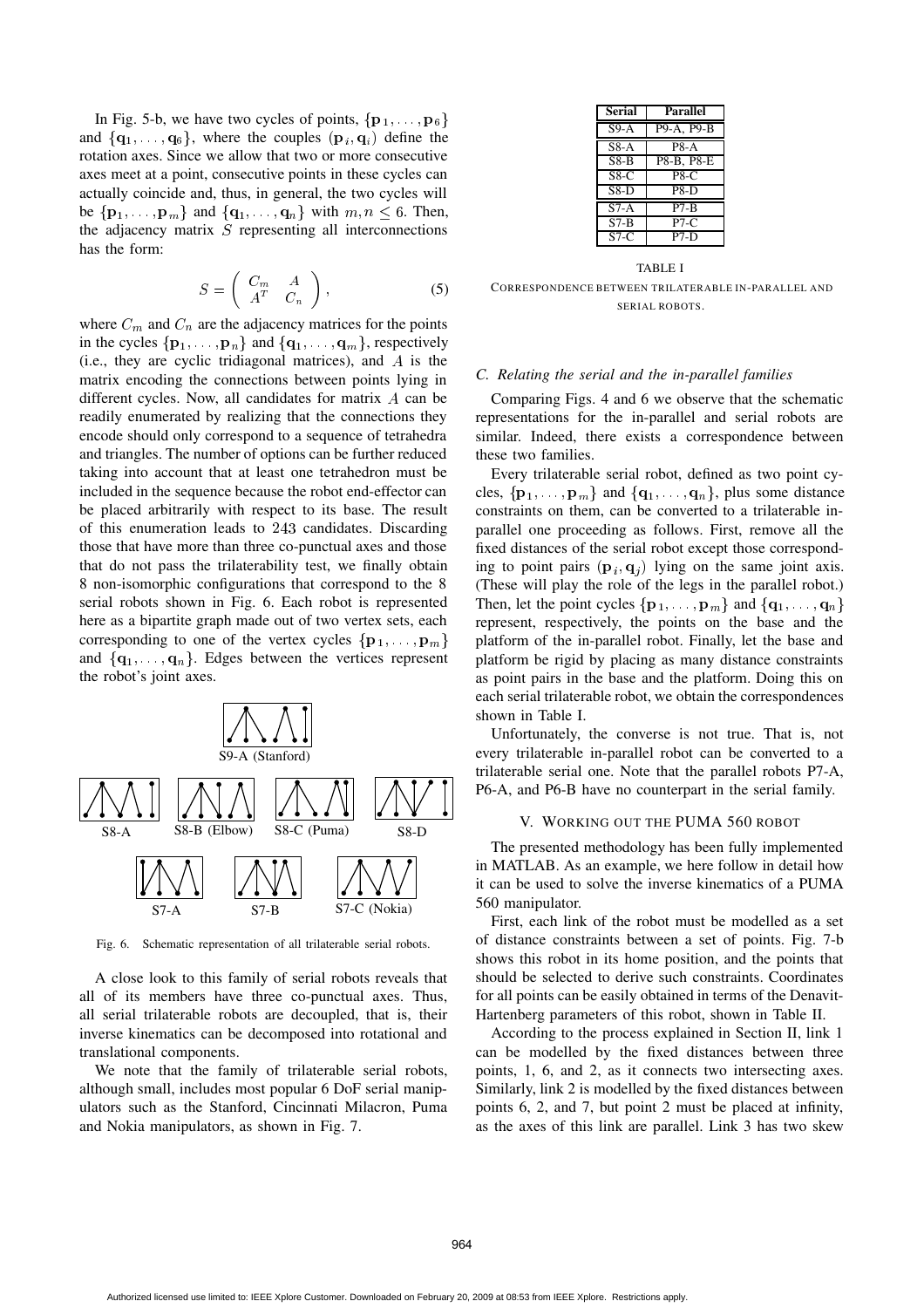

Fig. 7. (a) Elbow manipulator or Cincinnati Milacron (S8-B). (b) Puma manipulator (S8-C). (c) Nokia manipulator (S7-C). (d) Stanford manipulator (S9-A). In (a), (b), and (c), parallelism between axes is exploited to simplify its analysis, but note that, even if this artifact is not introduced, (a) and (b) are still trilaterable. Robot (d) includes a translational degree of freedom that, according to our formalism, is represented by a rotation axis at infinity, becoming then trilaterable. (Figure partially adapted from [5].)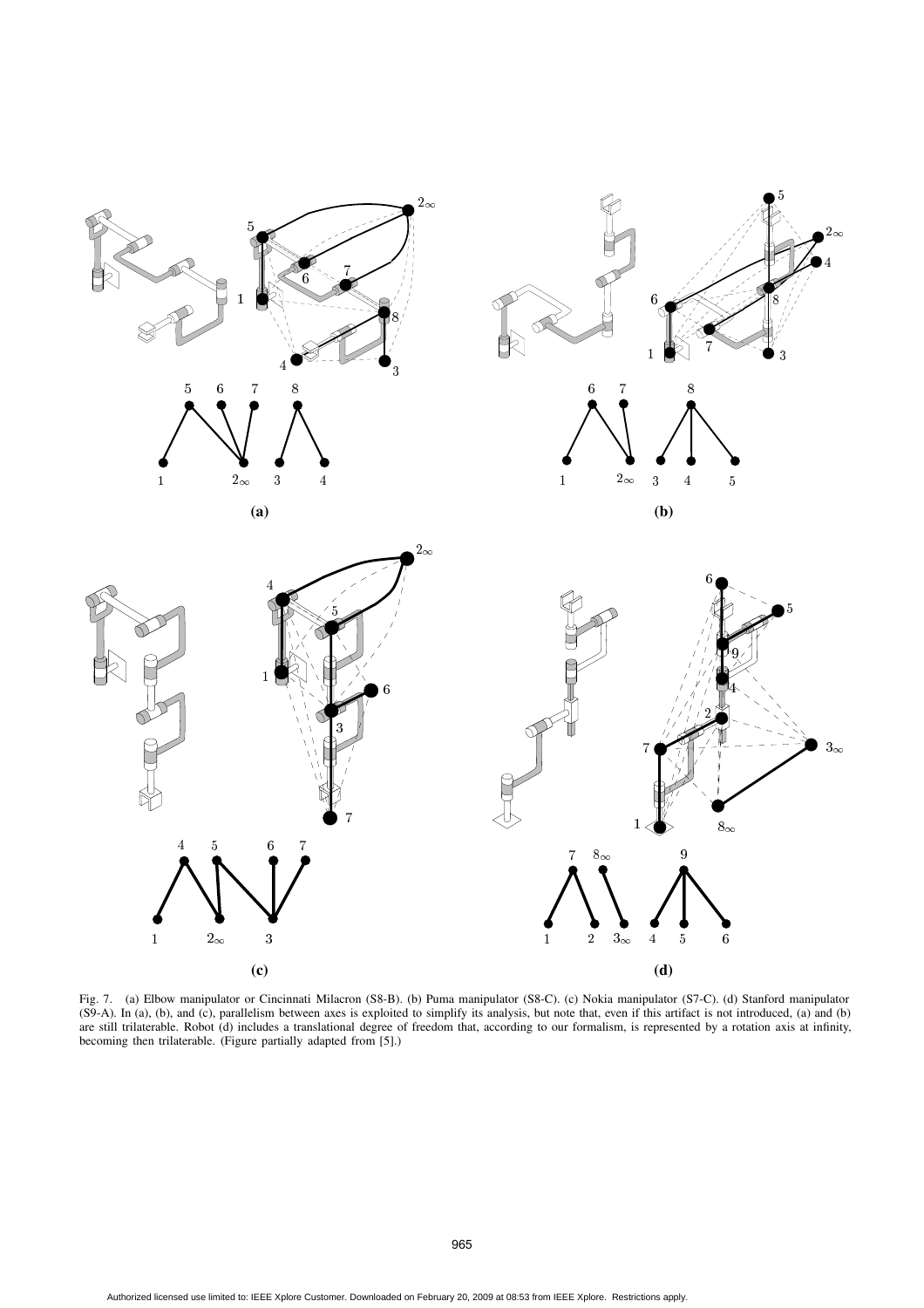|       |                       |                  |                    |                           |                           |                           |                    |                  |           | triangular base |               | distance |
|-------|-----------------------|------------------|--------------------|---------------------------|---------------------------|---------------------------|--------------------|------------------|-----------|-----------------|---------------|----------|
|       |                       |                  |                    |                           |                           |                           |                    |                  |           | (2,6,8)         | $\rightarrow$ | (1, 7)   |
|       | $\overline{0}$        | 101.05           | $D_{1,3}$          | $D_{1,4}$                 | 1.314                     | $\mathbf{1}$              | $D_{1,7}$          | 1.877            |           | (1,6,8)         | $\rightarrow$ | (2, 5)   |
|       | 101.05                | $\boldsymbol{0}$ | 97.077             | $D_{2,4}$                 | $D_{2,5}$                 | 100.05                    | 100.05             | 97.264           |           | (2, 7, 8)       | $\rightarrow$ | (3,6)    |
|       | $D_{1,3}$             | 97.077           | $\boldsymbol{0}$   | 1.186                     | $D_{3,5}$                 | $D_{3,6}$                 | 0.023              | 0.186            |           | (2, 6, 7)       | $\rightarrow$ | (1, 3)   |
| $D =$ | $D_{1,4}$             | $D_{2,4}$        | 1.186              | $\boldsymbol{0}$          | 2                         | $D_{4,6}$                 | $D_{4,7}$          | $\mathbf{1}$     |           | (2,6,8)         | $\rightarrow$ | (3, 5)   |
|       | 1.314<br>$\mathbf{1}$ | $D_{2,5}$        | $D_{3,5}$          | $\overline{2}$            | $\boldsymbol{0}$<br>0.596 | 0.596<br>$\boldsymbol{0}$ | $D_{5,7}$<br>0.186 | $\,1$            |           | (1, 2, 6)       | $\rightarrow$ | (5, 7)   |
|       |                       | 100.05<br>100.05 | $D_{3,6}$<br>0.023 | $D_{4,6}$                 |                           | 0.186                     | $\boldsymbol{0}$   | 0.318<br>0.209   |           | (3, 5, 8)       | $\rightarrow$ | (1, 4)   |
|       | $D_{1,7}$<br>1.877    | 97.264           |                    | $D_{4,7}$<br>$\mathbf{1}$ | $D_{5,7}$<br>$\mathbf{1}$ | 0.318                     | 0.209              | $\boldsymbol{0}$ |           | (3, 5, 8)       | $\rightarrow$ | (2,4)    |
|       |                       |                  | 0.186              |                           |                           |                           |                    |                  |           | (3, 5, 8)       | $\rightarrow$ | (4, 6)   |
|       |                       |                  |                    |                           |                           |                           |                    |                  |           | (3, 5, 8)       | $\rightarrow$ | (4, 7)   |
|       |                       |                  | (a)                |                           |                           |                           |                    |                  | (b)       |                 |               |          |
|       | sol. #                | $D_{1,3}$        | $D_{1,4}$          | $D_{1,7}$                 | $D_{2,4}$                 | $D_{2,5}$                 | $D_{3,5}$          | $D_{3,6}$        | $D_{4,6}$ | $D_{4,7}$       | $D_{5,7}$     |          |
|       |                       |                  |                    |                           |                           |                           |                    |                  |           |                 |               |          |
|       | 1                     | 0.9001           | 2.3787             | 0.8859                    | 112.2223                  | 86.2746                   | 0.7010             | 0.1865           | 0.5491    | 1.0313          | 0.9265        |          |
|       | $\overline{c}$        | 0.9001           | 3.3748             | 0.8859                    | 84.3052                   | 86.2746                   | 0.7010             | 0.1865           | 2.0875    | 1.3875          | 0.9265        |          |
|       | 3                     | 0.9255           | 2.2916             | 0.8859                    | 93.3075                   | 115.0944                  | 0.8136             | 0.2262           | 0.5337    | 1.2383          | 0.5647        |          |
|       | $\overline{4}$        | 0.9255           | 3.4620             | 0.8859                    | 103.2200                  | 115.0944                  | 0.8136             | 0.2262           | 2.1029    | 1.1804          | 0.5647        |          |
|       | 5                     | 2.1126           | 0.8838             | 2.0421                    | 112.7286                  | 86.2746                   | 0.7507             | 0.2262           | 0.5143    | 0.9574          | 0.9187        |          |
|       | 6                     | 2.1126           | 4.8697             | 2.0421                    | 83.7989                   | 86.2746                   | 0.7507             | 0.2262           | 2.1223    | 1.4613          | 0.9187        |          |
|       | 7                     | 1.9842           | 0.6262             | 2.0421                    | 88.3026                   | 115.0944                  | 1.1000             | 0.1865           | 0.7653    | 1.4018          | 0.8902        |          |
|       | 8                     | 1.9842           | 5.1273             | 2.0421                    | 108.2249                  | 115.0944                  | 1.1000             | 0.1865           | 1.8712    | 1.0170          | 0.8902        |          |
|       | 9                     | 0.9255           | 2.1864             | 0.8859                    | 112.7964                  | 86.2746                   | 0.7587             | 0.2262           | 0.5166    | 0.9566          | 0.9265        |          |
|       | 10                    | 0.9255           | 3.5672             | 0.8859                    | 83.7311                   | 86.2746                   | 0.7587             | 0.2262           | 2.1199    | 1.4622          | 0.9265        |          |
|       | 11                    | 0.9001           | 2.5523             | 0.8859                    | 94.4065                   | 115.0944                  | 0.7948             | 0.1865           | 0.5828    | 1.3148          | 0.5647        |          |
|       | 12                    | 0.9001           | 3.2012             | 0.8859                    | 102.1210                  | 115.0944                  | 0.7948             | 0.1865           | 2.0537    | 1.1040          | 0.5647        |          |
|       | 13                    | 1.9842           | 0.7981             | 2.0421                    | 112.1319                  | 86.2746                   | 0.6936             | 0.1865           | 0.5467    | 1.0329          | 0.9187        |          |
|       | 14                    | 1.9842           | 4.9555             | 2.0421                    | 84.3956                   | 86.2746                   | 0.6936             | 0.1865           | 2.0899    | 1.3859          | 0.9187        |          |
|       | 15                    | 2.1126           | 0.6337             | 2.0421                    | 88.1064                   | 115.0944                  | 1.1479             | 0.2262           | 0.7051    | 1.3226          | 0.8902        |          |
|       | 16                    | 2.1126           | 5.1199             | 2.0421                    | 108.4211                  | 115.0944                  | 1.1479             | 0.2262           | 1.9314    | 1.0962          | 0.8902        |          |
|       |                       |                  |                    |                           |                           |                           |                    |                  |           |                 |               |          |

| $\sim$ | ٦<br>ı<br>I |
|--------|-------------|

| sol. #                   | $\theta_1$   | $\theta_2$ | $\theta_3$               | $\theta_4$ | $\theta_5$ | $\theta_6$ |
|--------------------------|--------------|------------|--------------------------|------------|------------|------------|
|                          |              |            |                          |            |            |            |
| 1                        | 11.75        | 200.37     | 171.57                   | 133.73     | 124.20     | 28.30      |
| 2                        | 11.75        | 200.37     | 171.57                   | 313.73     | 235.80     | 208.30     |
| 3                        | 228.62       | 339.63     | 14.67                    | 283.19     | 115.57     | 30.58      |
| $\overline{\mathcal{L}}$ | 228.62       | 339.63     | 14.67                    | 103.19     | 244.43     | 210.58     |
| 5                        | 11.75        | 97.66      | 14.67                    | 221.40     | 239.70     | 77.82      |
| 6                        | 11.75        | 97.66      | 14.67                    | 41.40      | 120.30     | 257.83     |
| 7                        | 228.62       | 82.34      | 171.57                   | 58.262     | 264.26     | 106.19     |
| 8                        | 228.62       | 82.34      | 171.57                   | 238.26     | 95.74      | 286.19     |
|                          |              |            | (d)                      |            |            |            |
|                          |              |            |                          |            |            |            |
| $d_{\infty}$             |              | $\theta_1$ | $\theta_2$<br>$\theta_3$ | $\theta_4$ | $\theta_5$ | $\theta_6$ |
|                          |              |            |                          |            |            |            |
|                          | 1<br>222.76  | 337.40     | 14.88                    | 106.64     | 250.01     | 206.41     |
|                          | 10<br>228.62 | 339.63     | 14.67                    | 103.19     | 244.43     | 210.58     |
| 100                      | 229.18       | 339.84     | 14.68                    | 102.88     | 243.87     | 210.98     |
| 1000                     | 229.24       | 339.86     | 14.68                    | 102.84     | 243.82     | 211.02     |
| 10000                    | 229.25       | 339.86     | 14.68                    | 102.84     | 243.81     | 211.03     |
| (exact)<br>$\infty$      | 229.25       | 339.86     | 14.68                    | 102.84     | 243.81     | 211.03     |
|                          |              |            |                          |            |            |            |
|                          |              |            | (e)                      |            |            |            |

Fig. 8. Solving the inverse kinematics of the PUMA 560 by the proposed method. (a) Input distance matrix. (b) Trilateration sequence needed to complete it. (c) The sixteen possible completions. (d) The eight solutions to the problem, selected among the 32 possible coordinatizations derived from the solutions in (c). (e) Evolution of the fourth solution, as we increase  $d_{\infty}$ . Squared distances are expressed in  $m^2$  and angles in degrees.